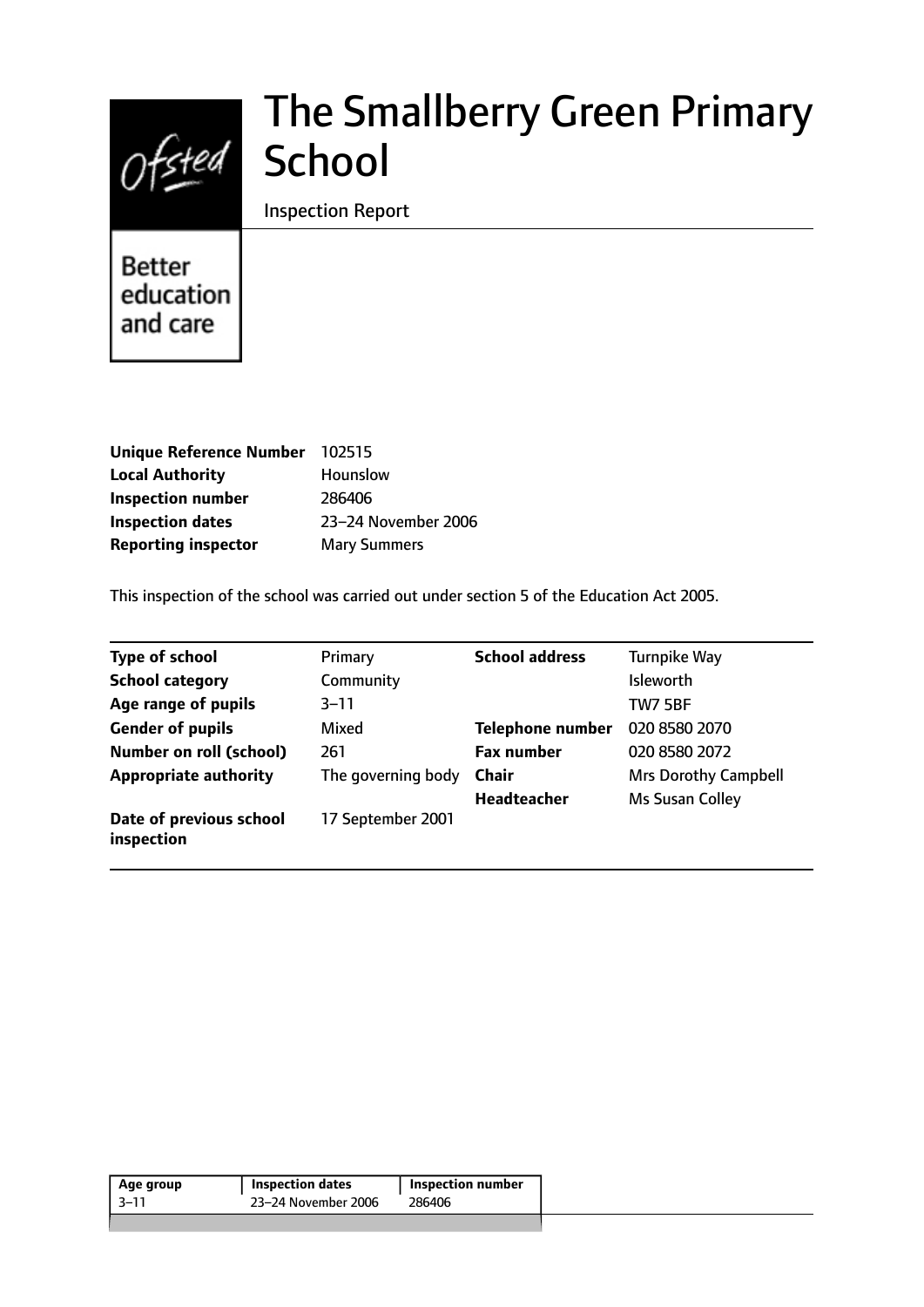© Crown copyright 2006

Website: www.ofsted.gov.uk

This document may be reproduced in whole or in part for non-commercial educational purposes, provided that the information quoted is reproduced without adaptation and the source and date of publication are stated.

Further copies of this report are obtainable from the school. Under the Education Act 2005, the school must provide a copy of this report free of charge to certain categories of people. A charge not exceeding the full cost of reproduction may be made for any other copies supplied.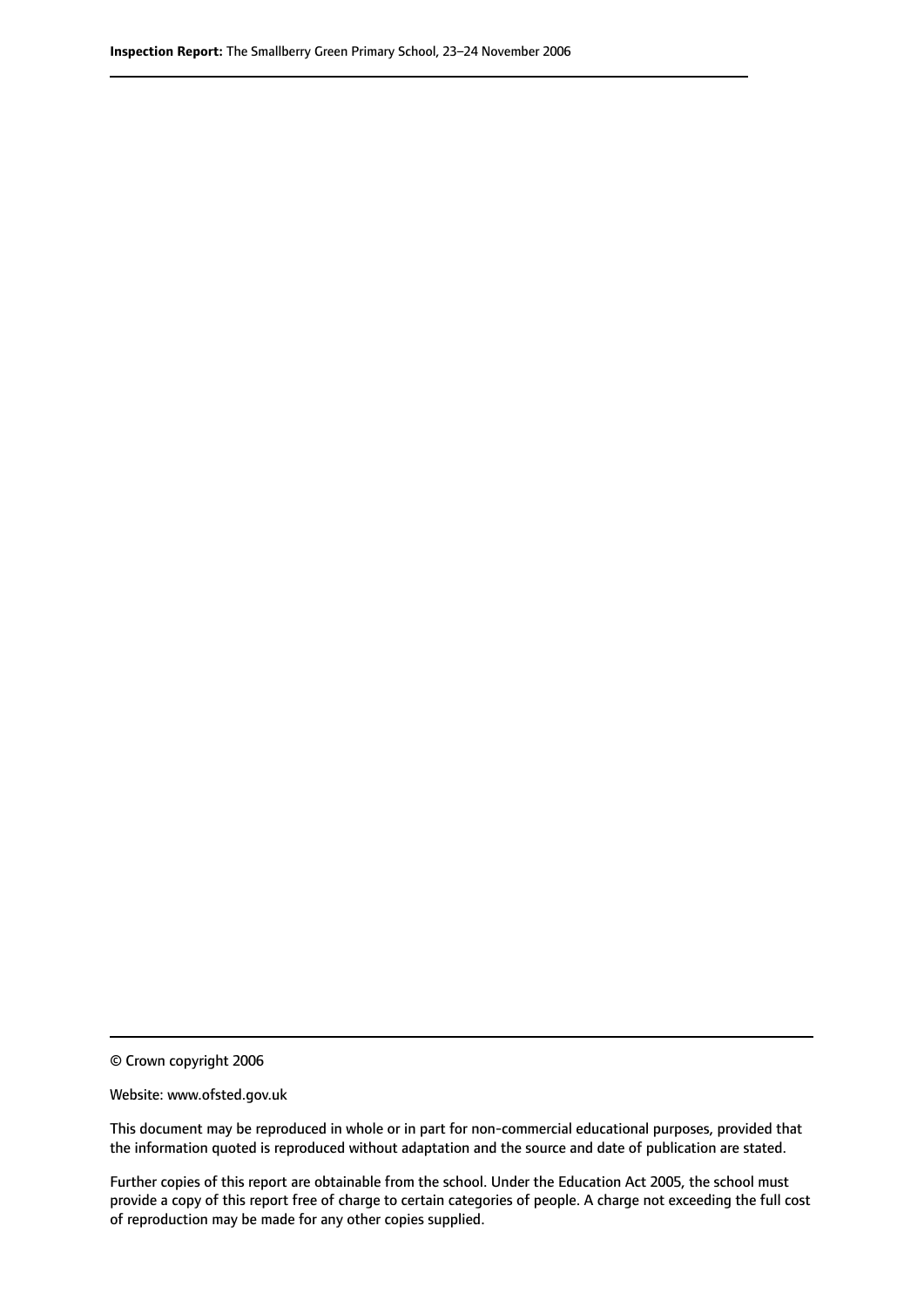# **Introduction**

The inspection was carried out by three Additional Inspectors.

## **Description of the school**

The school draws pupils from the immediate locality and also from further afield. One third come from White British families and there are significant numbers from other White and Black African backgrounds. The remainder represent a wide range of minority ethnic groups. About one third speak English as an additional language although few are in the early stages of learning the language. Just over a third are identified with learning difficulties or disabilities, a high proportion. Mobility is high. The school is within an Educational Action Zone and is also part of the Excellence in Cities project. In recent years, there have been significant changes in staffing in the Foundation Stage and Years 1 and 2. There have also been changes in the leadership in the school. The current headteacher has recently resumed her role after a temporary absence.

#### **Key for inspection grades**

| Grade 1 | Outstanding  |
|---------|--------------|
| Grade 2 | Good         |
| Grade 3 | Satisfactory |
| Grade 4 | Inadequate   |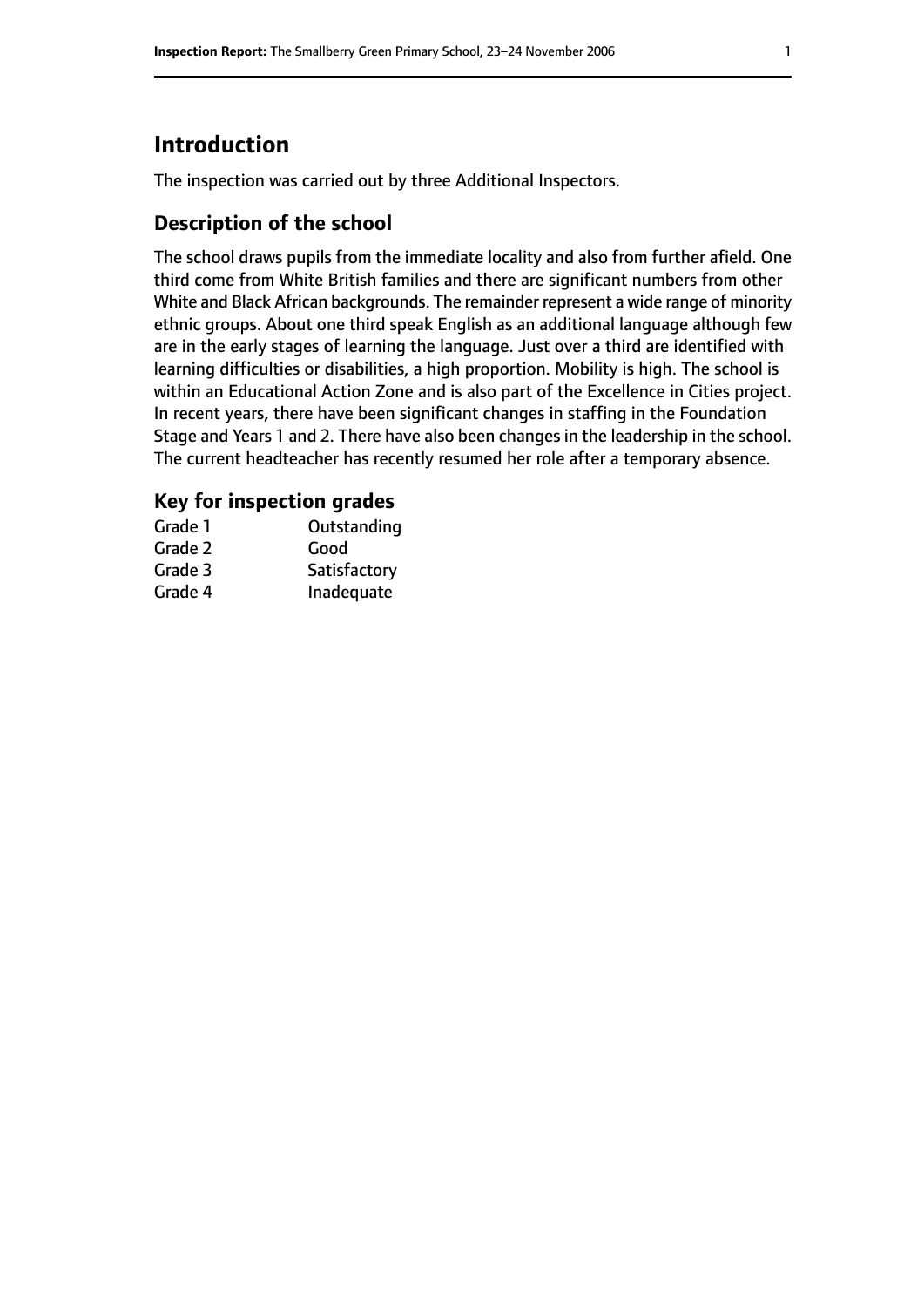# **Overall effectiveness of the school**

#### **Grade: 3**

The school provides a satisfactory education for its pupils, whose achievement is satisfactory overall. By the time they leave at the end of Year 6, standards are broadly average, although few pupils reach the higher levels in the national tests in English and mathematics. Achievement in the Nursery and Reception classes is satisfactory but not enough attention is given to developing children's literacy and numeracy skills, which remain below average for their age by the time they transfer to Year 1. Effective support from Year 1 and 2 teachers and assistants helps the pupils close the gap, especially in reading and mathematics but standards are still below those expected nationally at the end of Year 2, especially in writing.

Pupils' behaviour has been a significant area of concern in the past. This contributed to the low standards seen in the Year 6 national tests up to 2004. Now, behaviour is good and reflects the successful work of the headteacher and her staff in establishing clear rules and applying them consistently. There are good systems to ensure pupils' security and to help those with learning difficulties and those learning English as an additional language. Pupils enjoy learning and take an active part in school life, accepting responsibility readily. They work together well, learning how to remain safe and healthy, and become responsible citizens of the future.

The recently re-formed leadership team is working well together and has quickly gained an accurate view of the school's performance. The Foundation Stage has been re-organised to provide a more appropriate setting for young children. Assessment systems have been improved throughout the school to ensure that learners' needs are identified more accurately. These innovations have not been in place long enough, however, to have had a significant impact on pupils' achievement. They are not yet used well enough to set challenging targets for individuals, or check progress towards them, particularly for the more able. Monitoring systems, whilst enabling senior managers to gain good information about standards, are not yet rigorous enough in checking how well innovations make an impact on pupils' achievements.

The high turnover of staff seen in the past, which also had a significant impact on pupils' achievements, has stabilised. This is due largely to the calm and purposeful leadership of the headteacher, which has helped the school to become a safe and well-ordered place of learning. Despite a few parents expressing continuing concerns about behaviour, most are very happy with the school's work with their children. As one parent noted, 'The school has a strong community feeling and a good ethos. My son loves going to school'.

#### **What the school should do to improve further**

- Improve children's achievement in communication, language and literacy, and in mathematical development, in the Foundation Stage.
- Improve standards in writing at KS1.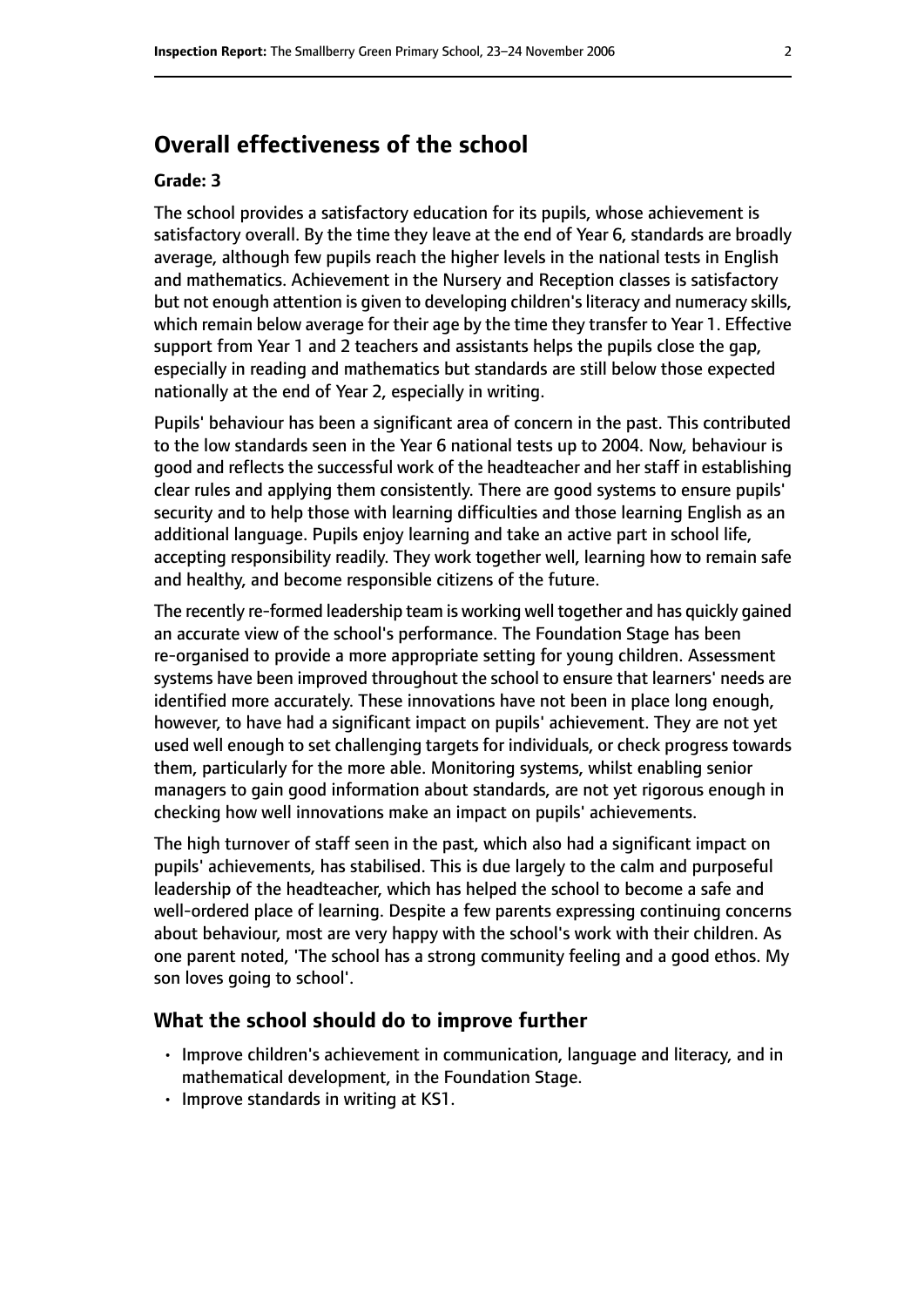- Use the information gained from tests and assessments to set challenging targets for pupils, especially those who are more able, and monitor their progress towards these regularly.
- Strengthen the monitoring systems to check how well innovations affect pupils' achievements.

# **Achievement and standards**

#### **Grade: 3**

Standards are broadly average and achievement is satisfactory overall. Children start school at levels which are below those expected for their age. They make satisfactory progress in Nursery and Reception, doing especially well in personal and social development. However, by the time they transfer to Year 1, few reach nationally expected goals, especially in communication, language, literacy and mathematics. Standards at the end of Year 2 remain below average. Few pupils exceed expectations for their age. Current evidence shows that pupils' rate of progress is improving as a result of better teaching in Years 1 and 2. However, writing standards remain particularly low.

Pupils' achievement continues to be broadly satisfactory in Years 3 to 5. By the end of Year 6 however, standards are average and reflect the significant progress made over the year because of very effective teaching. However, few pupils exceed nationally expected levels in English and mathematics. Pupils from different ethnic groups make similar progress. Pupils with learning difficulties and those for whom English is an additional language often make good progress when they receive small group support outside the class.

# **Personal development and well-being**

#### **Grade: 2**

Pupils' personal development and well-being, including their spiritual, moral, social and cultural development, are good. They enjoy their lessons, responding eagerly to teachers' questions, listening carefully to one another's ideas and working together successfully to complete tasks. These skills prepare them appropriately for life beyond school. Their behaviour is generally good and has improved significantly since the last inspection.

Pupils are keen to accept responsibility and take their roles as office assistants and 'Playground Pals' seriously, keen to make a difference within the school community. They appreciate the school council, noting the improvements they have been able to accomplish in, for example, the school environment. They feel safe, confident in the knowledge that problems are dealt with quickly. In developing good healthy lifestyles, most choose healthy options in school and are keen to take part in extracurricular sport. Attendance rates have improved significantly and are now broadly average.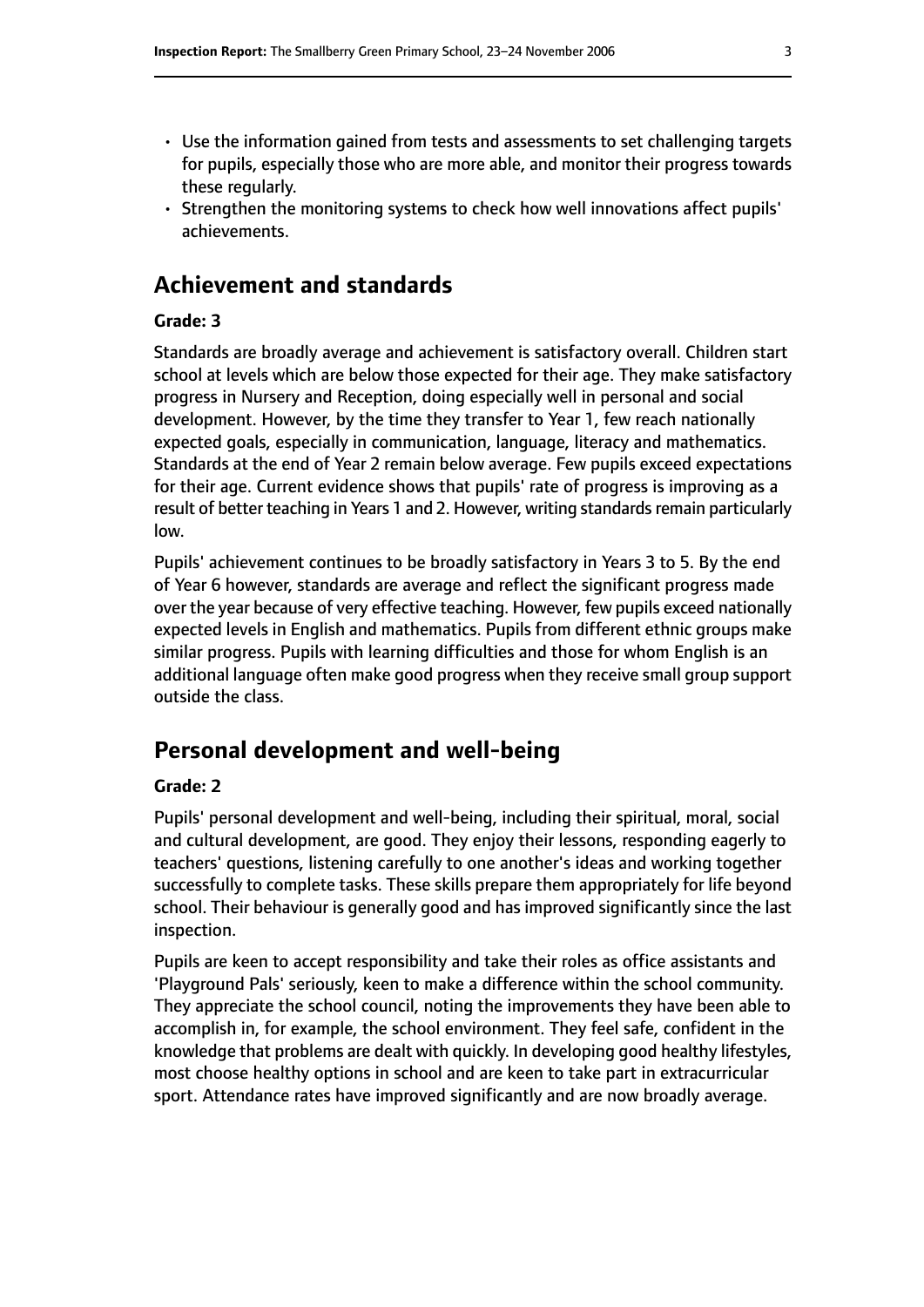# **Quality of provision**

#### **Teaching and learning**

#### **Grade: 3**

Teaching and learning are satisfactory with examples of good practice across the school. This leads to pupils making satisfactory and sometimes good progress. Relationships between teachers and pupils are good and form the foundation of effective behaviour management. A good range of teaching styles and resources are used effectively to motivate pupils and make learning enjoyable. In a mathematics lesson in Year 6, for instance, computer technology was used well to explain an investigative task so that pupils knew exactly what was expected of them. They worked hard, using a range of methods to work out the costs of cross-channel ferry crossings. However, expectations of what pupils could achieve are not sufficiently high in some classes and fail to challenge children of higher ability.

Teaching assistants are used well throughout the school to support pupils with learning difficulties and those who are at the early stages of learning English. These small group interventions have a considerable impact on pupils' achievement at the end of Year 6.

#### **Curriculum and other activities**

#### **Grade: 3**

The curriculum is satisfactory. It has been developed since the last inspection to ensure that religious education and information and communication technology (ICT) are covered systematically as pupils move through the school. However, the school rightly identifies that ICT and literacy skills are not being developed well enough through other subjects. There is a good emphasis on pupils' personal and cultural development which helps them build positive relationships, standing them in good stead for the future.

Good opportunities are provided for pupils outside school to make learning fun. Many of these have been developed through effective partnerships with local schools and other community providers. Specialist teachers offer tuition in keyboard, French and yoga, enabling pupils to broaden their knowledge and skills. Visits to places of interest, for example, the local mosque and Sikh temple, support pupils' developing understanding of different religious faiths as well as making them aware of the rich cultural diversity of the area. Pupils participate enthusiastically in the good range of extracurricular clubs on offer, including competitive sports with neighbouring schools.

The school expects curriculum plans to take into account the different needs of pupils but this does not always happen in practice. This is a particular issue for the more able pupils throughout the school.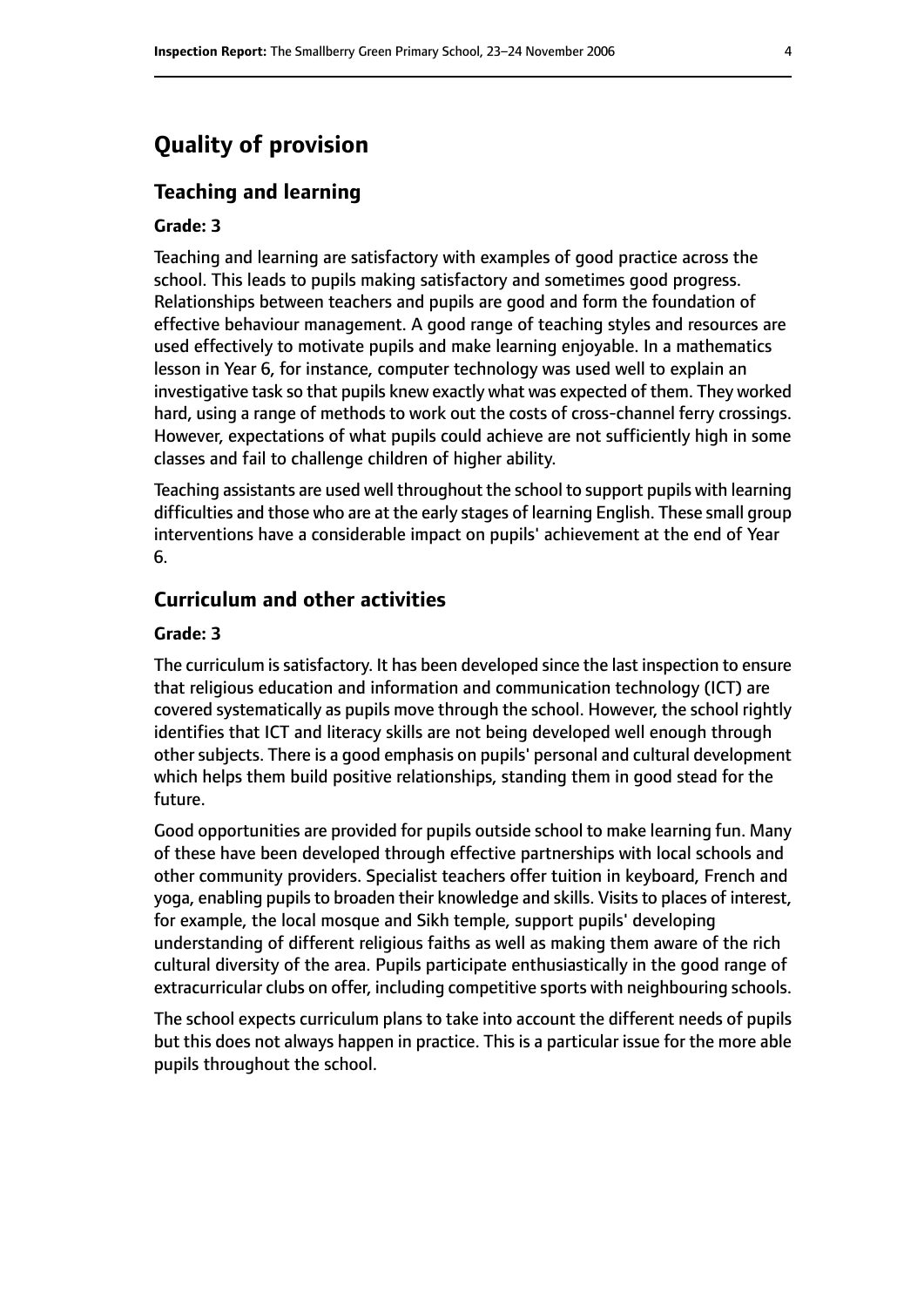#### **Care, guidance and support**

#### **Grade: 3**

Care, guidance and support are satisfactory. Staff are vigilant in ensuring pupils' safety and this contributes to their feelings of security and their readiness to learn. Good links with parents have helped to improve attendance since the last inspection.

There are good procedures in place to assess pupils' needs early and provide appropriate support, with help from outside agencies. Support staff work successfully with pupils who have learning difficulties or emotional and behavioural difficulties to help them take a full part in school life.

Assessment systems have recently improved and are now being used more effectively to track pupils' progress. However, the information gained is not yet being used consistently to set accurate targets for all pupils especially, those who are more able.

#### **Leadership and management**

#### **Grade: 3**

Leadership and management are satisfactory overall. However, there are considerable strengths in the leadership of the headteacher and deputy who have quickly analysed the strengths in provision and already taken steps to address the weaknesses. Standards have risen in Year 6 and have begun to improve in Year 2 as a result of key management decisions. A strong focus on pupils' personal development has resulted in pupils' good behaviour and their eagerness to learn. Performance management systems have been strengthened by better assessment procedures which provide accurate information about pupils' progress. Improved self-evaluation shows that the school has a good capacity to improve in the future.

Subject co-ordinators are enthusiastic but many are not involved enough in monitoring teaching or pupils' work. This makes it difficult for them to plan suitable actions to raise standards. Governors support the school appropriately and have recently undergone training to help them increase their effectivenessin monitoring the school's work more rigorously.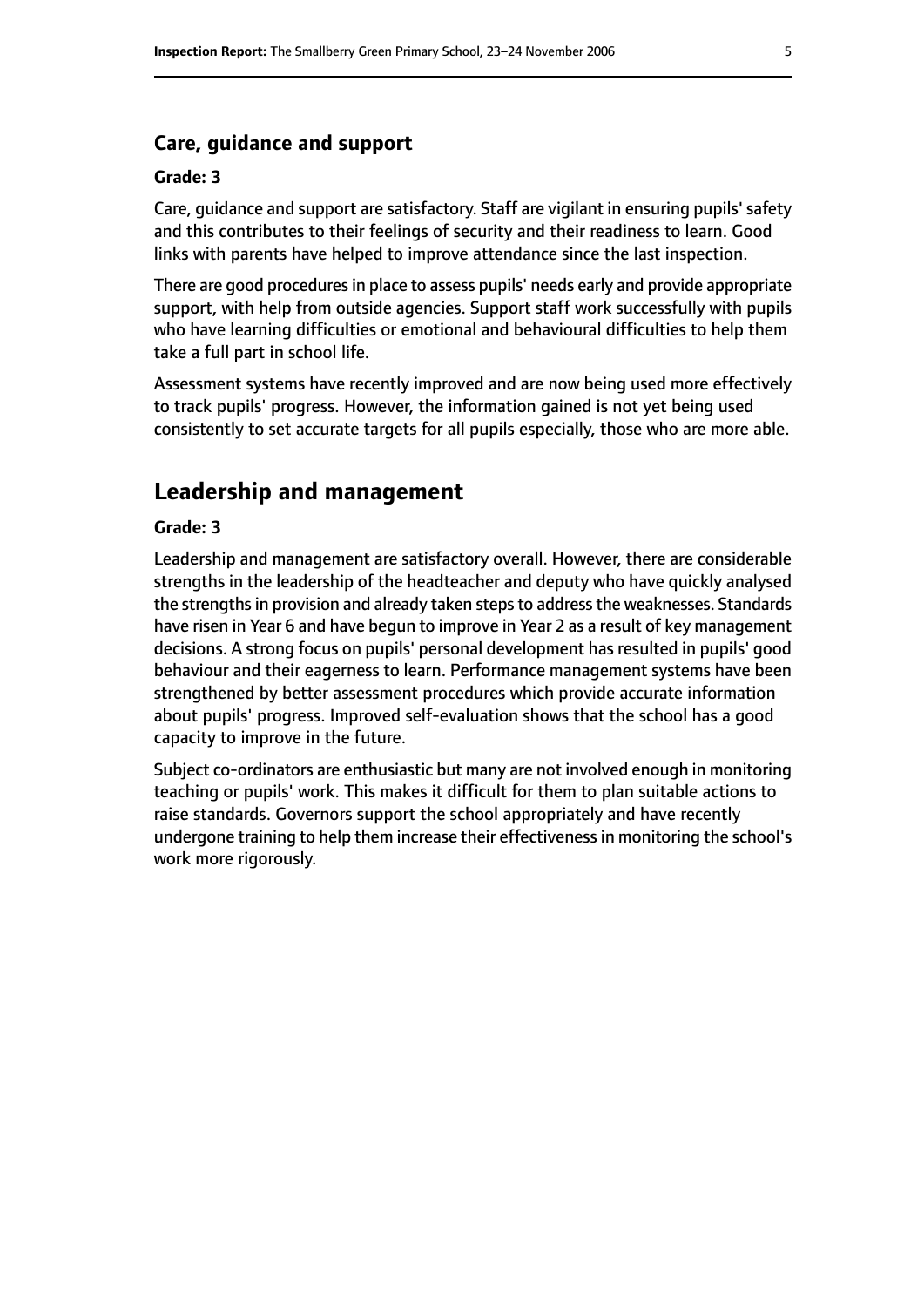**Any complaints about the inspection or the report should be made following the procedures set out inthe guidance 'Complaints about school inspection', whichis available from Ofsted's website: www.ofsted.gov.uk.**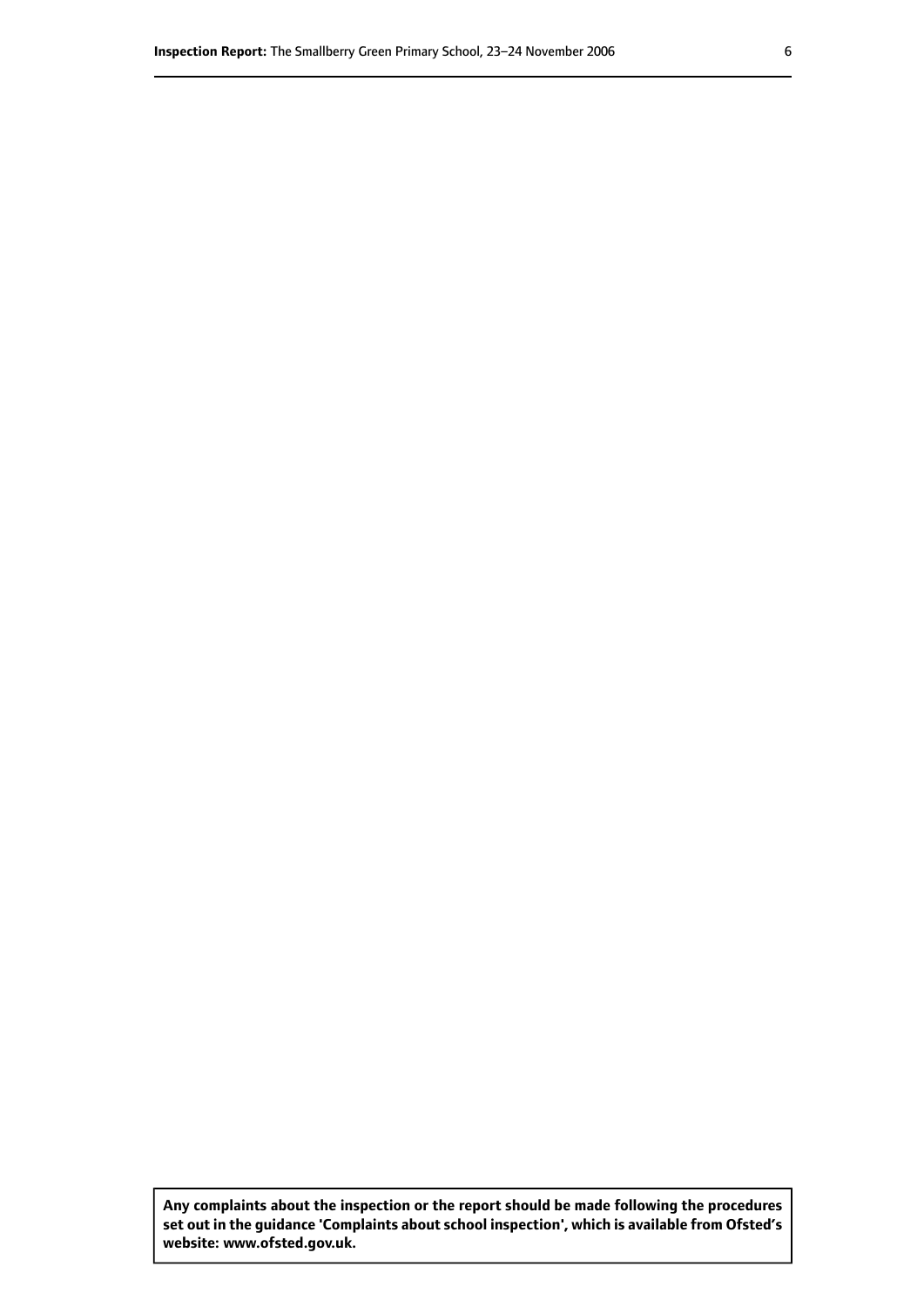# **Inspection judgements**

| Key to judgements: grade 1 is outstanding, grade 2 good, grade 3 satisfactory, and grade 4 | School         |
|--------------------------------------------------------------------------------------------|----------------|
| inadeauate                                                                                 | <b>Overall</b> |

# **Overall effectiveness**

| How effective, efficient and inclusive is the provision of education, integrated<br>care and any extended services in meeting the needs of learners? |     |
|------------------------------------------------------------------------------------------------------------------------------------------------------|-----|
| How well does the school work in partnership with others to promote learners'<br>well-being?                                                         |     |
| The quality and standards in the Foundation Stage                                                                                                    |     |
| The effectiveness of the school's self-evaluation                                                                                                    |     |
| The capacity to make any necessary improvements                                                                                                      |     |
| Effective steps have been taken to promote improvement since the last<br>inspection                                                                  | Yes |

#### **Achievement and standards**

| How well do learners achieve?                                                                               |  |
|-------------------------------------------------------------------------------------------------------------|--|
| The standards <sup>1</sup> reached by learners                                                              |  |
| How well learners make progress, taking account of any significant variations between<br>groups of learners |  |
| How well learners with learning difficulties and disabilities make progress                                 |  |

#### **Personal development and well-being**

| How good is the overall personal development and well-being of the<br>learners?                                  |  |
|------------------------------------------------------------------------------------------------------------------|--|
| The extent of learners' spiritual, moral, social and cultural development                                        |  |
| The behaviour of learners                                                                                        |  |
| The attendance of learners                                                                                       |  |
| How well learners enjoy their education                                                                          |  |
| The extent to which learners adopt safe practices                                                                |  |
| The extent to which learners adopt healthy lifestyles                                                            |  |
| The extent to which learners make a positive contribution to the community                                       |  |
| How well learners develop workplace and other skills that will contribute to<br>their future economic well-being |  |

## **The quality of provision**

| How effective are teaching and learning in meeting the full range of the<br>  learners' needs?               |  |
|--------------------------------------------------------------------------------------------------------------|--|
| How well do the curriculum and other activities meet the range of needs<br>$\mid$ and interests of learners? |  |
| How well are learners cared for, quided and supported?                                                       |  |

**Annex A**

 $^1$  Grade 1 - Exceptionally and consistently high; Grade 2 - Generally above average with none significantly below average; Grade 3 - Broadly average to below average; Grade 4 - Exceptionally low.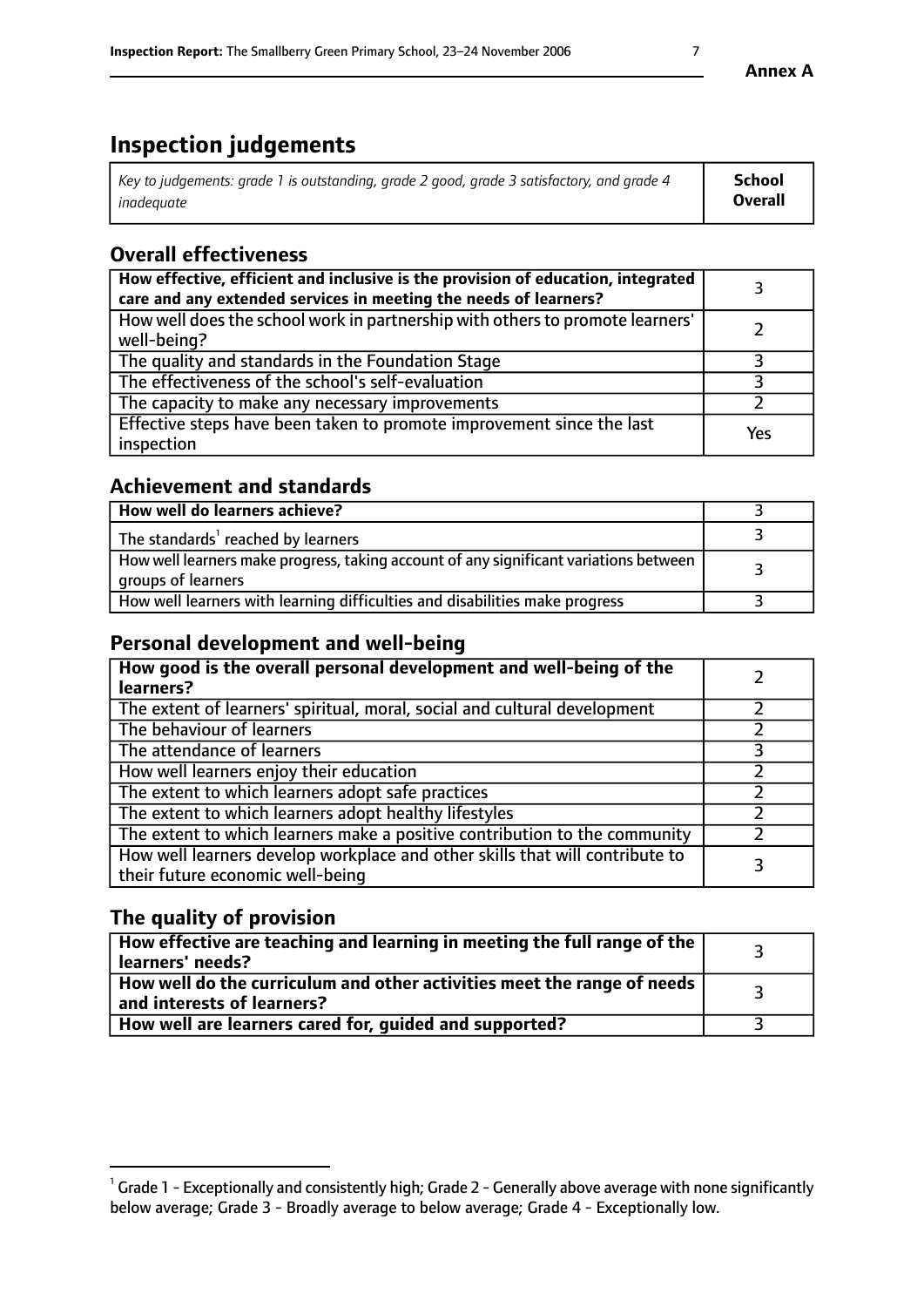# **Leadership and management**

| How effective are leadership and management in raising achievement<br>and supporting all learners?                                              |           |
|-------------------------------------------------------------------------------------------------------------------------------------------------|-----------|
| How effectively leaders and managers at all levels set clear direction leading<br>to improvement and promote high quality of care and education |           |
| How effectively performance is monitored, evaluated and improved to meet<br>challenging targets                                                 | 3         |
| How well equality of opportunity is promoted and discrimination tackled so<br>that all learners achieve as well as they can                     |           |
| How effectively and efficiently resources, including staff, are deployed to<br>achieve value for money                                          | 3         |
| The extent to which governors and other supervisory boards discharge their<br>responsibilities                                                  | 3         |
| Do procedures for safequarding learners meet current government<br>requirements?                                                                | Yes       |
| Does this school require special measures?                                                                                                      | No        |
| Does this school require a notice to improve?                                                                                                   | <b>No</b> |